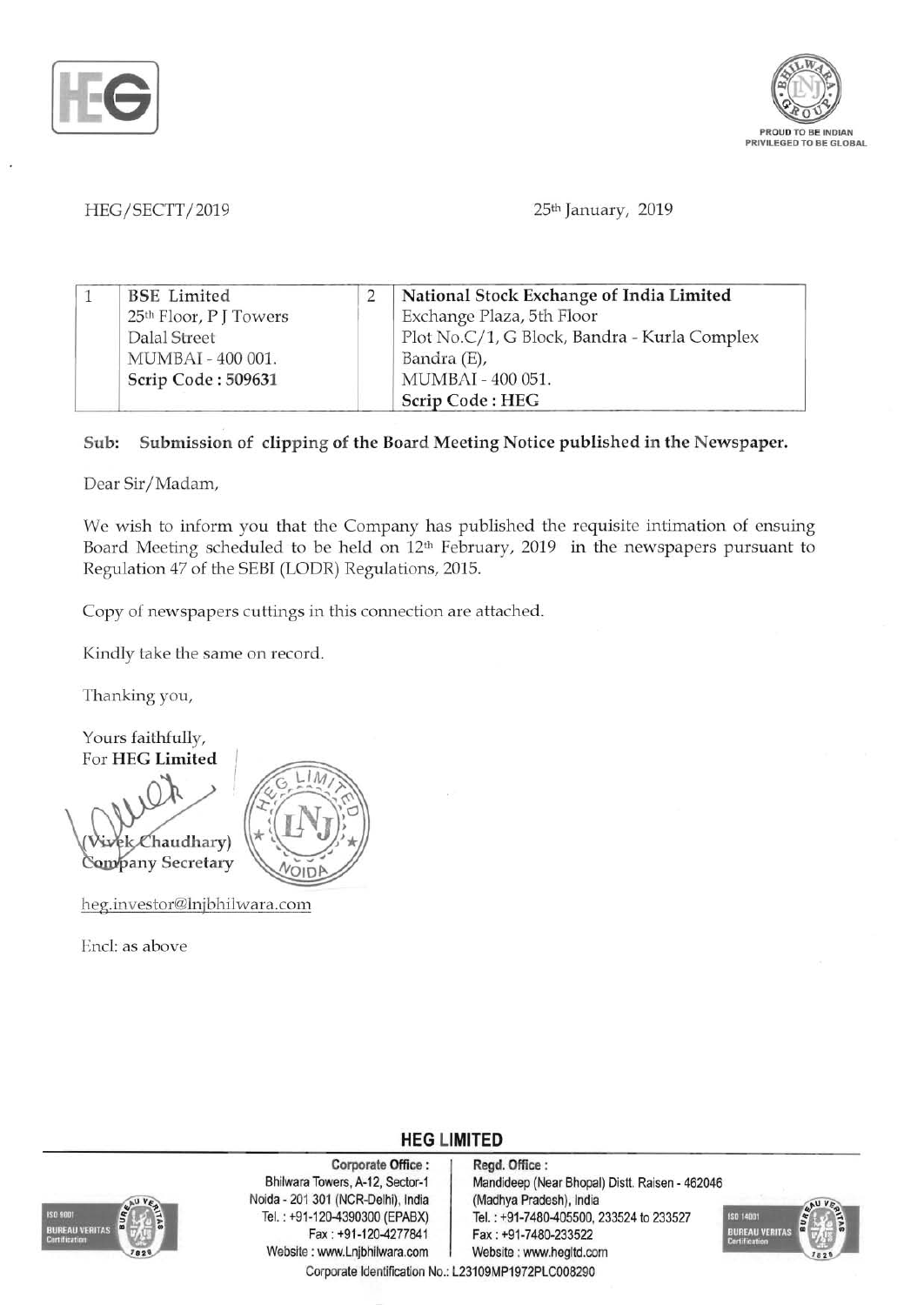| <b>NAME</b>              | <b>PLACE</b> | <b>DATE</b>      |
|--------------------------|--------------|------------------|
| <b>Business Standard</b> | All India    | $25 - 01 - 2019$ |



This Notice may also be accessed on the Company's website: www.hegltd.com and on www.nseindia.com, www.bseindia.com.